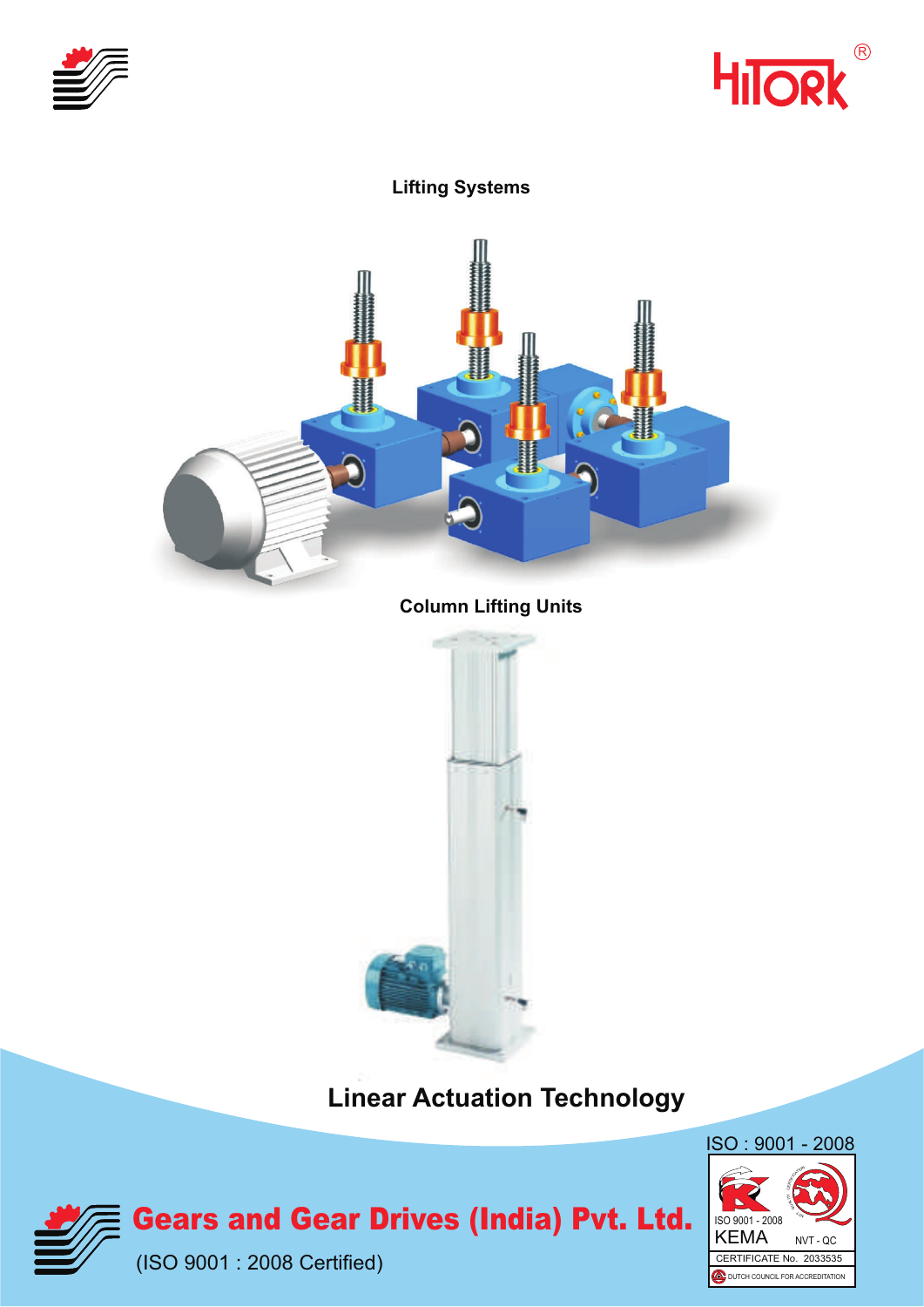







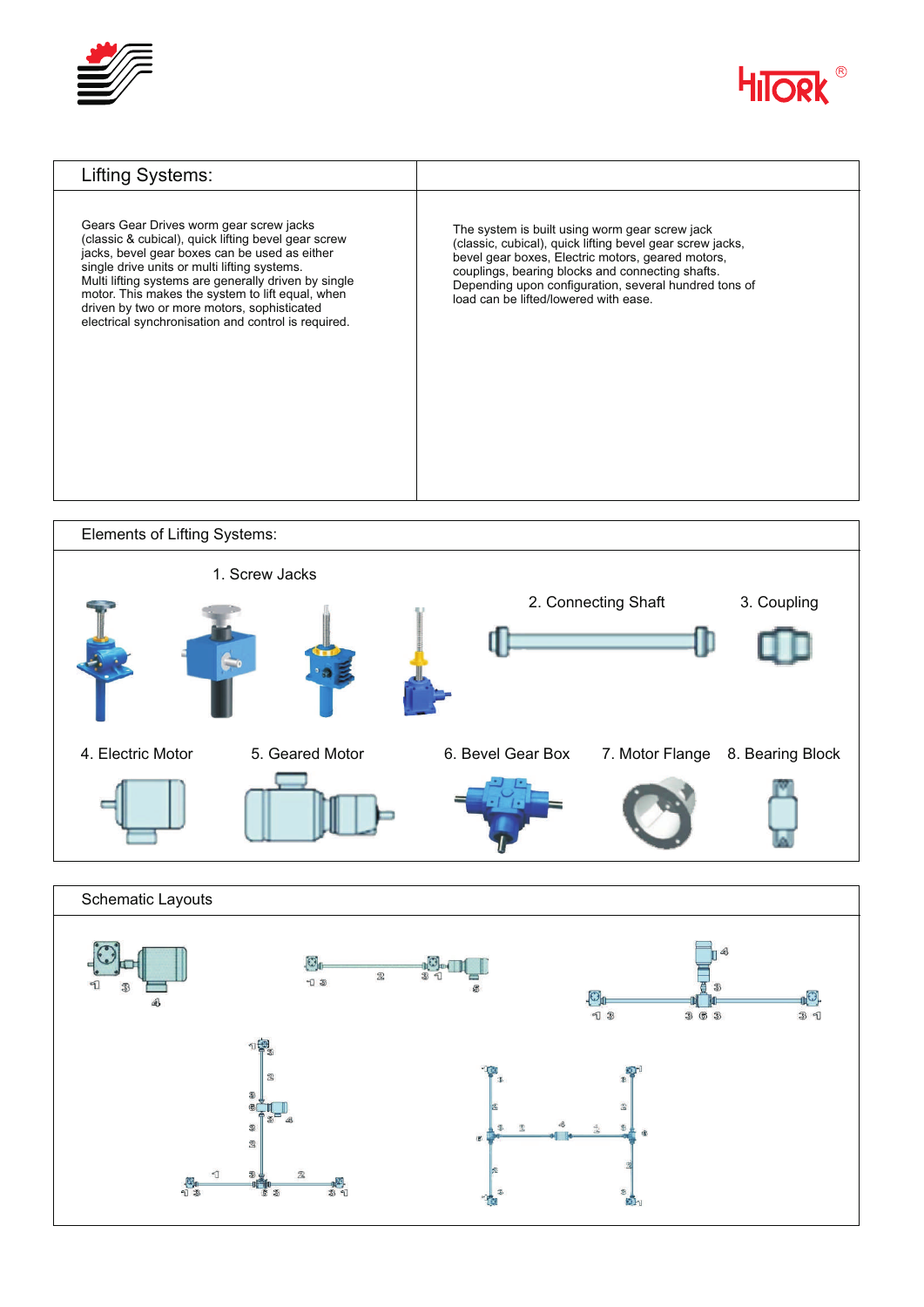



## Lifting Systems: Working Exambles

## Column Lifting Units

Column Lifting Units are electric telescopic actuators. Telescopic columns are composed of two or three extruded aluminium profiles. The columns are guided through synthetic strips and are actuated by cubical screw jacks with integral motors. Individual unit can lift upto 25 KN with lift upto 1000mm. The lifting speed upto 1500mm/min is possible with trapezoidal screws. With two step telescope, the closed height is less than stroke length for strokes above 700mm. Lifting columns can take higher out of centre. Loads compared single screw jacks.

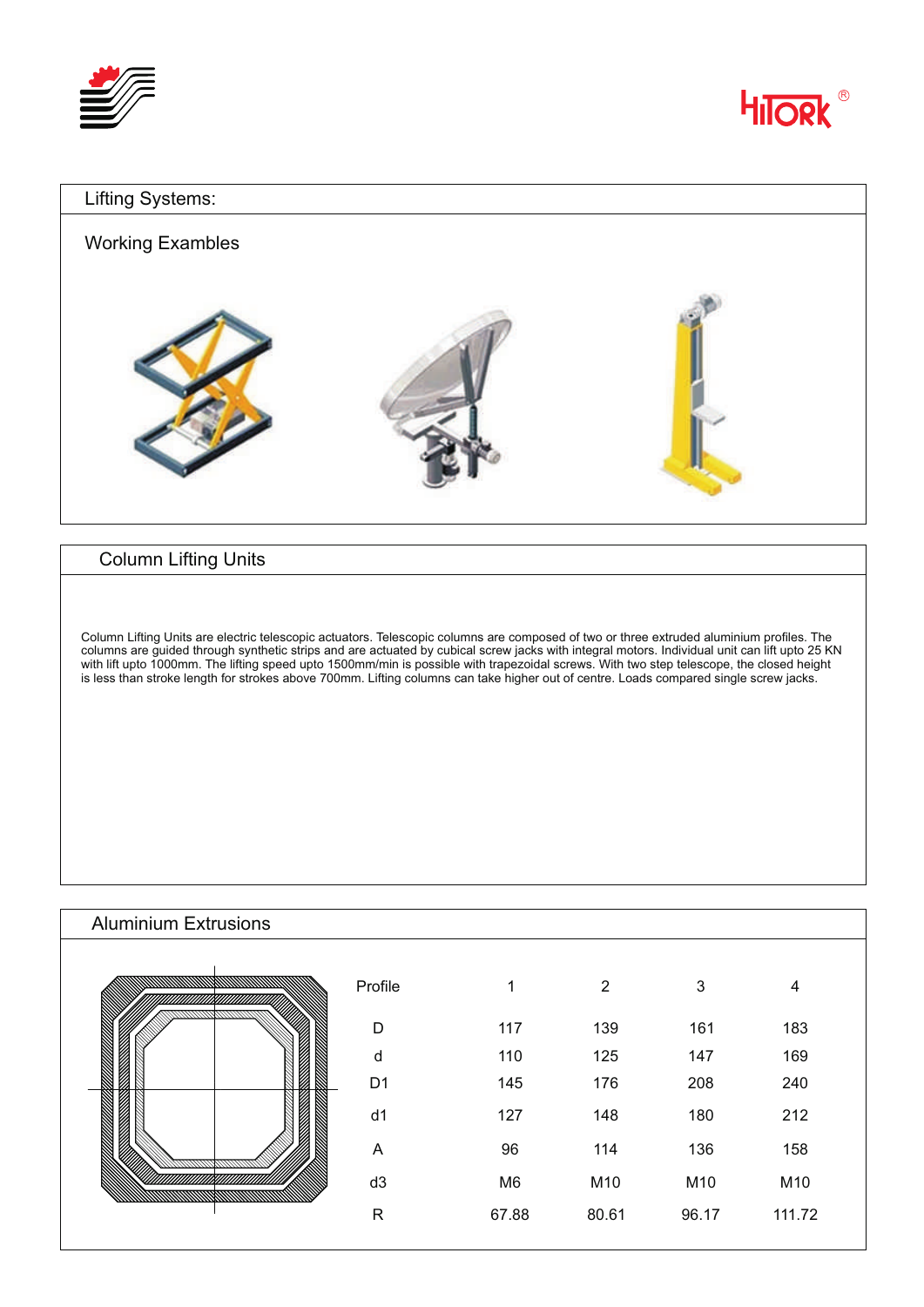



## Column Lifting Units:



| <b>Technical Data</b> |                         |             |            |            |            |
|-----------------------|-------------------------|-------------|------------|------------|------------|
| L5-<br>IG-            | Telescopic Column       | <b>TC21</b> | TC32       | TC43       | TC432      |
|                       | $\mathsf{A}$<br>Profile | 139x139     | 161x161    | 183x183    | 183x183    |
|                       | В                       |             | ۰          |            | 161x161    |
| L3=L1+STROKE<br>8     | $\mathsf{C}$            | 117x117     | 139x139    | 161x161    | 139x139    |
| ă                     | D                       | 125         | 140        | 160        | 140        |
| −ਥਿ+<br>ᇑ             | L1                      | $260+45$    | $300 + 45$ | $350 + 45$ | $350 + 45$ |
| w                     | L2                      | 80          | 95         | 110        | 100        |
| 8                     | L4                      | 465         | 550        | 580        | 580        |
| 타                     | L <sub>5</sub>          | 200         | 240        | 240        | 240        |
|                       | L <sub>6</sub>          | 300         | 300/400    | 300/400    | 300/400    |
|                       | <b>PKN</b>              | 4           | 5/4        | 7/5        | 5/3        |

| Telescopic Column          |              | Two Step     |                        |               |  |
|----------------------------|--------------|--------------|------------------------|---------------|--|
|                            | <b>TC 21</b> | <b>TC 32</b> | <b>TC 43</b>           | <b>TC 432</b> |  |
| Max stroke mm              | 600          | 1000         | 1000                   | 1000          |  |
| Screw jack ratio           | 16:1         | 16:1<br>8:1  | 24:1                   | 32:1          |  |
| Trapezoidal Screw pitch mm | 5<br>10      | 6            | 6<br>$12 \overline{ }$ | 32<br>16      |  |
| Lifting Speed, mm/min      | 900<br>450   | 1000<br>500  | 700<br>350             | 1500<br>750   |  |
| Max Central load, F, KN    | 5            | 5<br>10      | 25<br>15               | 5<br>10       |  |
| Motor Power KW             | 0.25<br>0.37 | 0.75<br>0.75 | 1.1<br>1.1             | 0.75<br>0.75  |  |